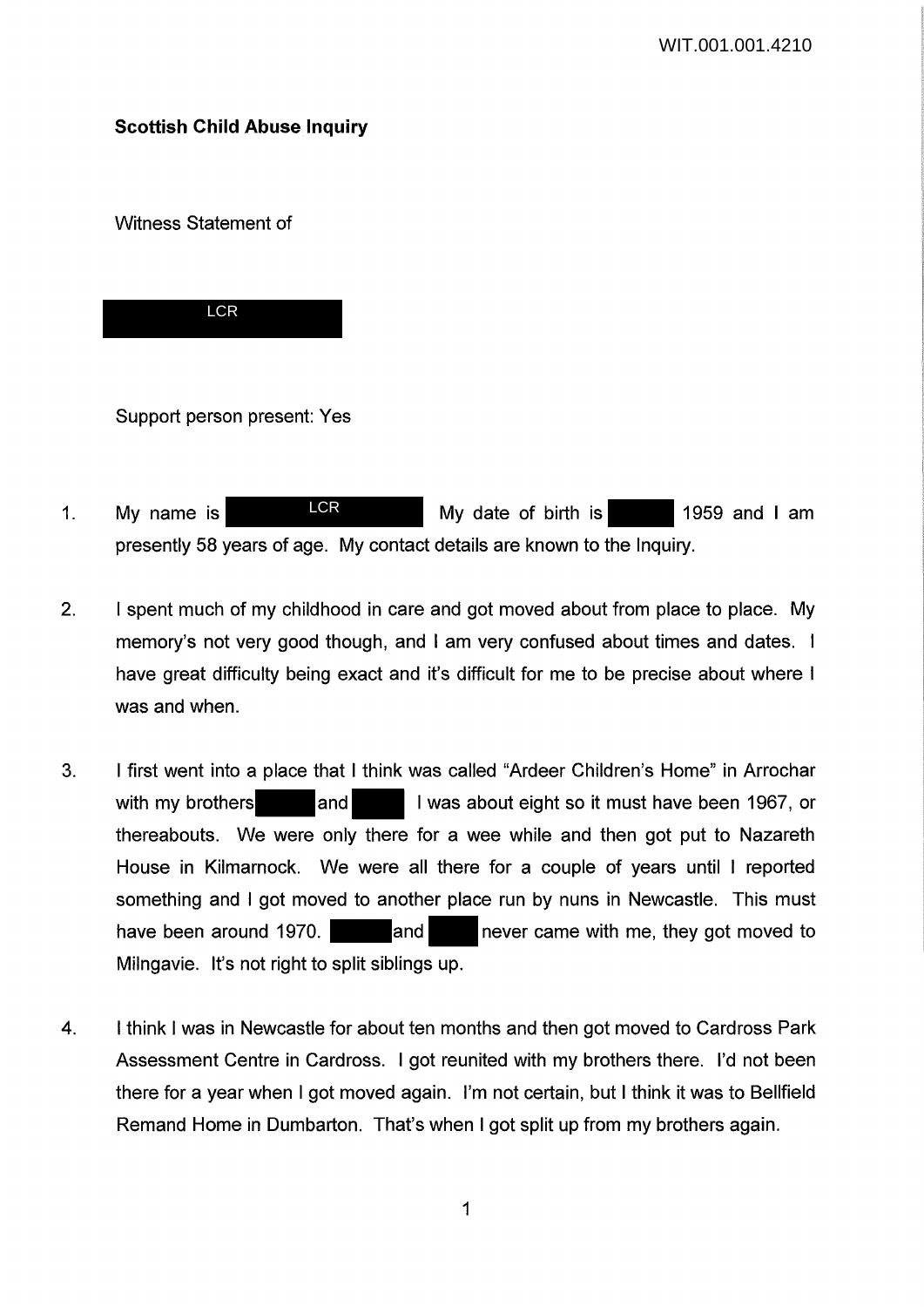- 5. I got moved from Bellfield after less than a year too and ended up at St Ninian's in Falkland. By my reckoning, this must have been around 1972. I spent the most time there and eventually got moved after about three years for running away all the time. They put me to a place run by the Salvation Army in Kilbirnie. It was called Redheugh Adolescent Unit. I think it was after there that I ended up in St Mary's Kenmure in Bishopbriggs, which was a List D school, a secure place.
- 6. I might have got the order and the dates wrong. I was in so many places it's difficult for me to remember accurately. I think I may well have been in other places too, but again I'm not sure.

# **Life before going into care**

- 7. My first memory is living with my dad  $\blacksquare$  and mum at Duntocher. We moved from there to Duntocher, when I was just a few years old.
- 8. I had three older brothers **and the set of the set of the set of the set of the set of the set of the set of the set of the set of the set of the set of the set of the set of the set of the set of the set of the set of** and and died when he was just a few months old, before I was born. I remember my mum talking about him. and and died when they were just children too.  $\blacksquare$  is two years younger than me and is two years younger than him. I also had a younger sister called but she died of pneumonia when she was a baby. I never saw her.
- 9. Mum and dad split up after we moved to **Multan and Mum was taking lots of** Mum was taking lots of valium and spent all the time in bed. Dad disappeared with another woman just along the street, but kept coming back and getting mum pregnant. That's when it all started going pear-shaped and me, and got taken into care. I was about eight at the time. I think West Dunbartonshire Council must have been involved. I remember later on I had a lot of dealings with a social worker called Mr Stansfield over the years. I was very fond of him.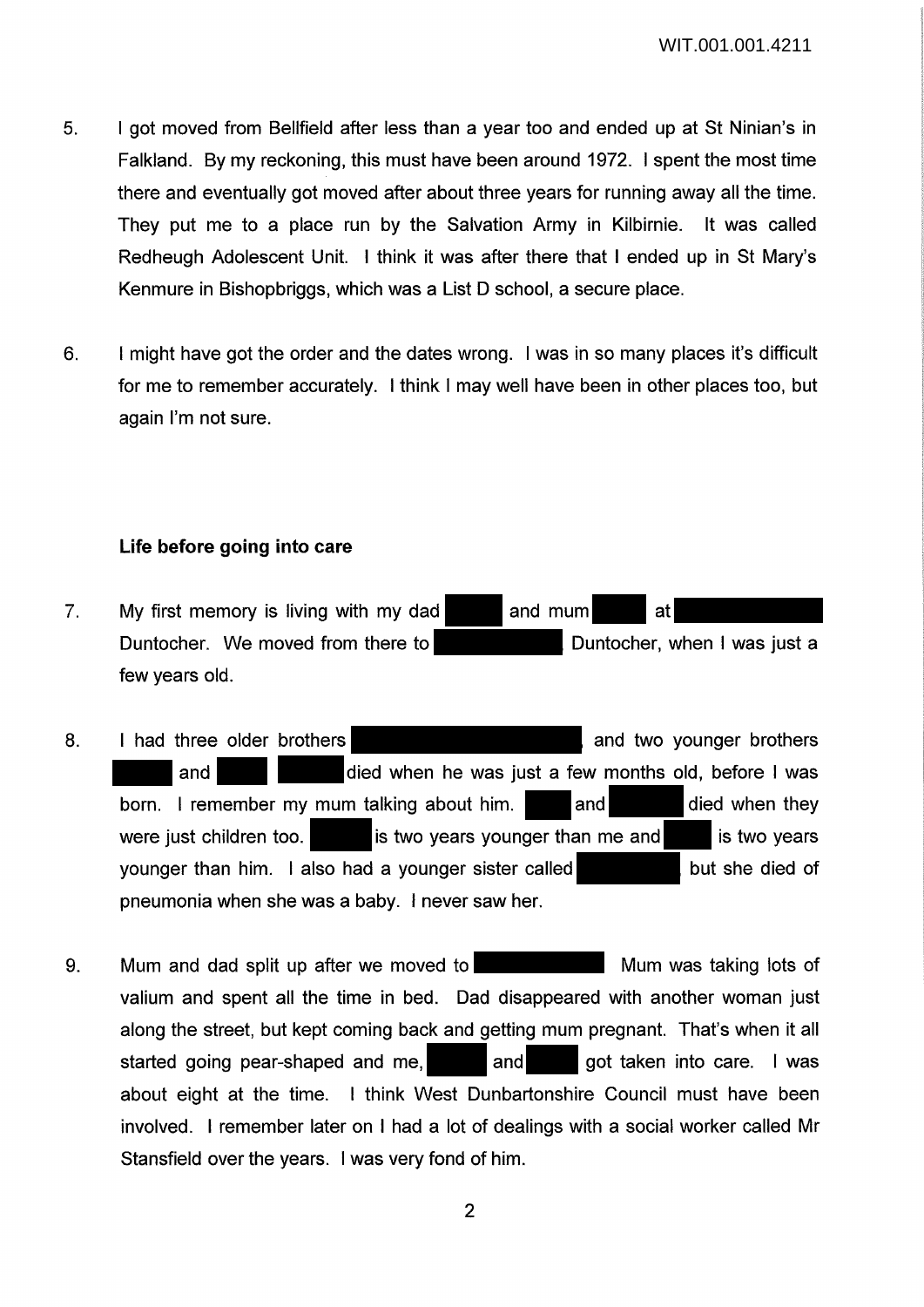## **"Ardeer Children's Home, Arrochar"**

10. All I remember of "Ardeer" is walking along a stretch of motorway next to the Clyde. Nothing happened there, it was fine. I believe I was being dealt with by the social work department at that time, but I don't know for sure. We, my brothers and me, were all moved after a few months to Nazareth House in Kilmarnock, but I don't know why. Maybe because we were Catholic.

## **Nazareth House, Kilmarnock**

- 11. It must have been in 1968 that we went to Nazareth House, when I was about nine years old. I remember my mum took us to see "Butch Cassidy and the Sundance Kid" at the pictures while we were there. That came out in 1969.
- 12. I know the home was run by the Sisters of Nazareth, but I can't remember any of the nuns' names. The mother superior was tall and they all had these ashen faces. They wore big hats, but that's all I remember. There must have been at least thirty, maybe up to fifty, kids there at the time. The youngest would probably have been about three years of age and the oldest about eleven or twelve.
- 13. There was other staff there as well as the nuns. Cooks, cleaners and a handyman. You hardly spoke with them though.

### **Routine at Nazareth House, Kilmarnock**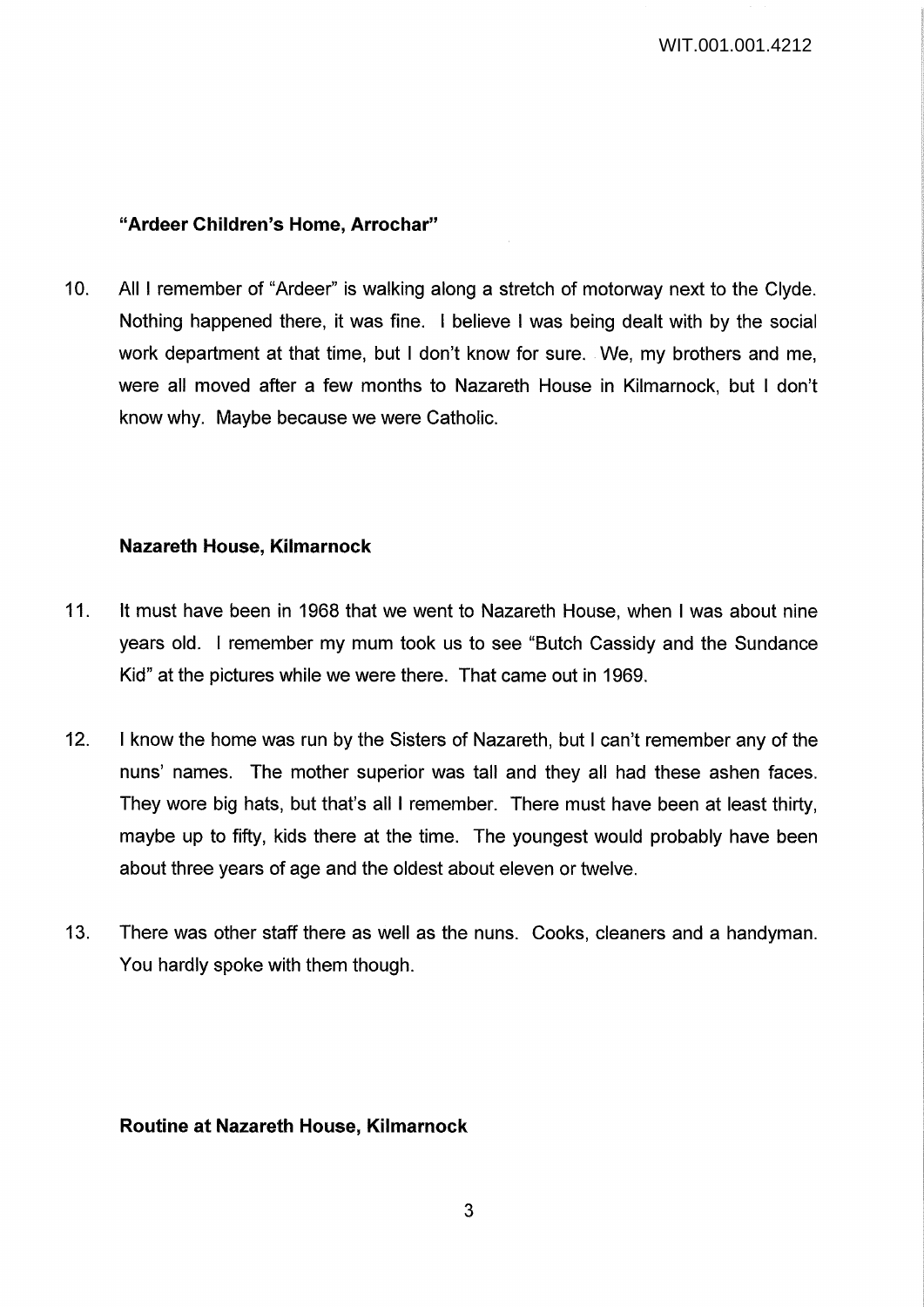WIT.001.001.4213

# First day

14. I remember walking into the place. If you took a right, that's where all our living spaces were. If you took a left, that was where all the nuns' living quarters were. It was like a very big, long, mansion house with a massive hall up the middle.

# Mornings and bedtime

- 15. We slept in dormitories that were upstairs. I can't remember how many kids were in each dormitory. Families were kept together, so I was in the same bit as my brothers. Girls and boys were kept separate though.
- 16. We probably went to bed about nine o'clock and got up about half-six, seven in the morning, when we would go and get our breakfast. They would line us up before going to school and give us all a big teaspoon of malt to battle the cold.

### Food

- 17. Breakfast was the usual, cereal or porridge. I think we got lunches at school. The evening meal was okay. I don't remember much about it. We got supper too, which was sliced apple and a sandwich. We were never force fed or anything like that.
- 18. I think there was a tuck shop once a week. Families would send in parcels of biscuits and stuff too. The kids would get to keep some of the stuff and the rest would get shared. My brothers and I never got any of our own though.

# Washing and bathing

19. Showers were okay. They were in a building outside and we would be supervised by the nuns. I can't remember how often we got a shower.

**School** 

4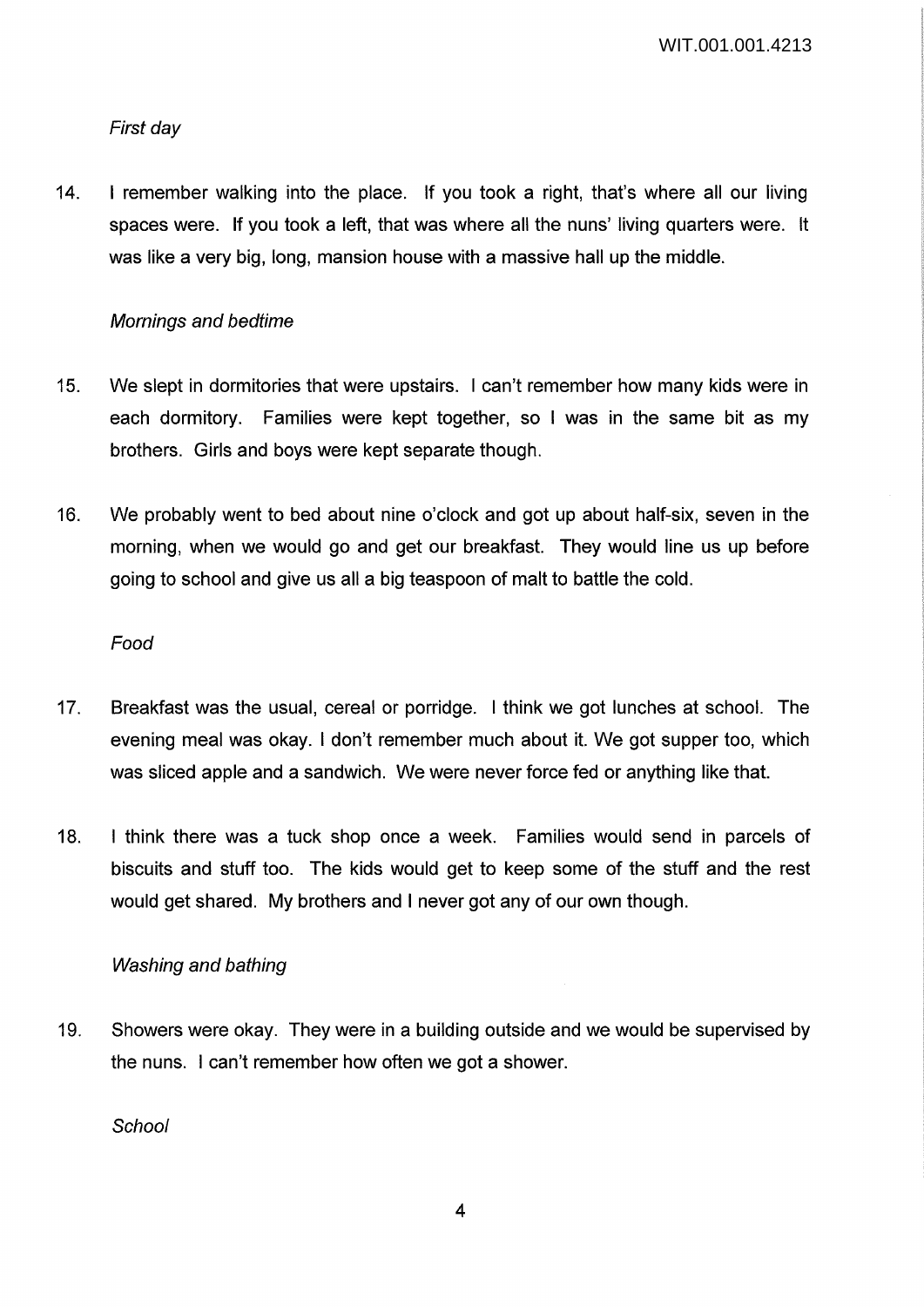20. We all went to a normal school along the road. Our uniforms were kept in a room at the back. We would get changed in there and then get walked round in a big crocodile. I can't remember what the school was called, but it was Catholic and there was a Protestant school right across the road.

## Recreation

- 21. There was a recreation room, which I can picture now. We would get shown movies there once every three weeks or something. The Variety Club would come round as well and they would entertain us. So would the Round Table.
- 22. There was books and games too. Outside, there was a courtyard with a play area and a tennis court at the bottom.

## **Holidays**

23. We never went home at all and I can't remember if any of the other kids went home or not. I do remember they took us to Butlin's in Ayr for the day, though.

# Birthdays and Christmas

24. They would celebrate birthdays and Christmas. We would get presents from charities like the Variety Club and the Round Table. I never got anything from my mum or dad.

# Visits/Inspections

25. Our mum came to visit us one time and took us out to see a movie. There were no other visits. I don't remember a social worker coming to see us or any inspections at all.

### **Healthcare**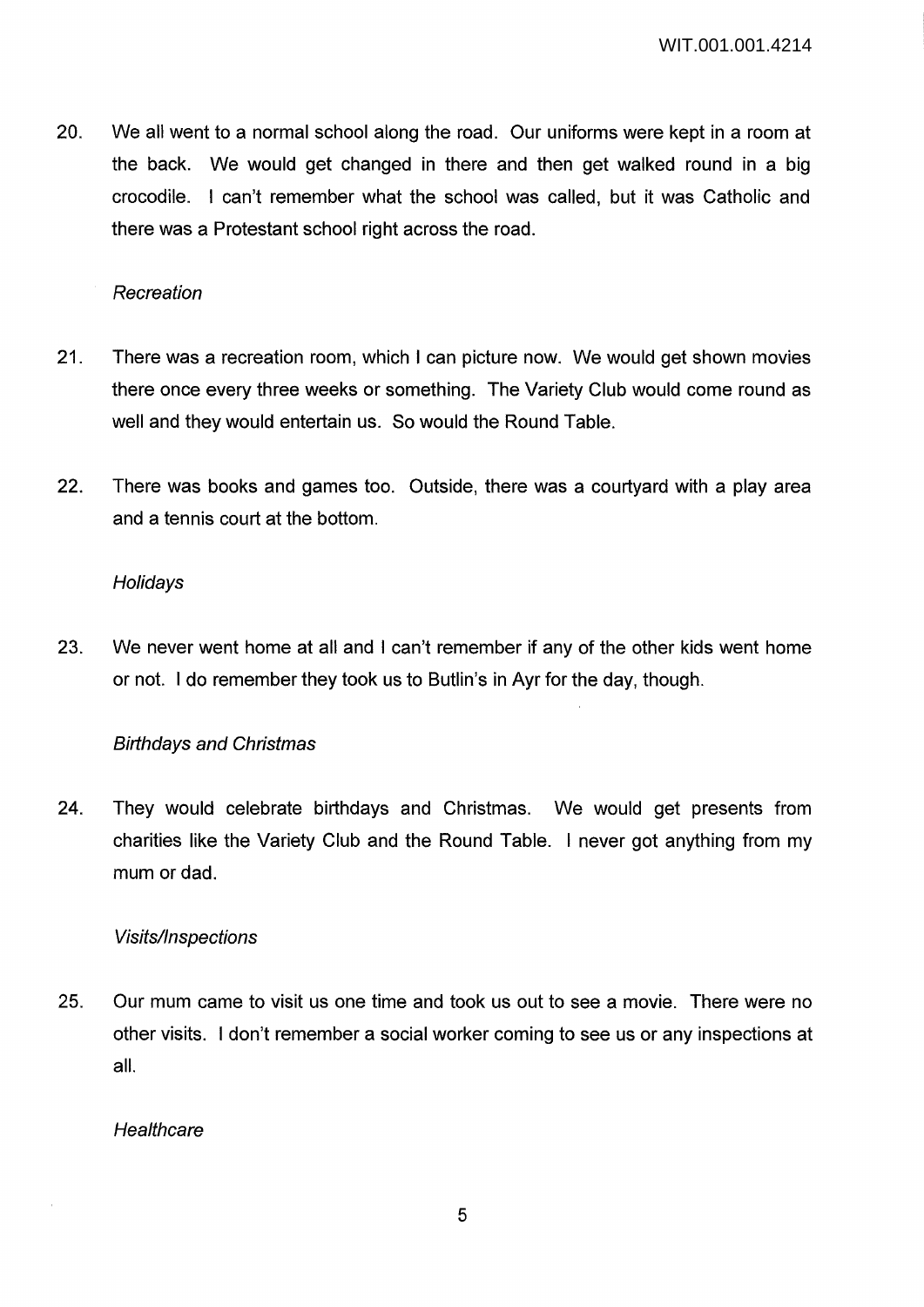26. All I can remember of the healthcare is that there was a Matron there, one of the nuns.

## Religious Instruction

27. Religion was everything, it was battered into you. There would obviously be prayers at night and you would have to go to confession once a week with the local priest. I was an altar boy for the first canon in Scotland, in 1969. That was just them trying to shape me. Brainwash me.

# **Abuse at Nazareth House, Kilmarnock**

- 28. The mother superior was a bitch. When I arrived I was hen-toed. She used to make me wear my shoes on the wrong feet and walk up and down the big, long hall on my tiptoes for about an hour. If I dropped my feet she would cane the back of my legs.
- 29. I never had any problems with bedwetting, but I remember there was some kids who did. The nuns would just grab them, there was no empathy or anything like that.
- 30. It was all just strict discipline. We were constantly getting slapped, kicked, caned and belted with a cane. They would belt you on the back, on the waist, anywhere. If you didn't jump they would clip you, pull you, or whatever. It could be a backhand on the face, they didn't care. They blamed you for everything.
- 31. My younger brother accidentally smashed a bottle over a nun's nose. He was just playing in the courtyard, flinging the bottle in the air. The other nuns grabbed him and were beating him. I started fighting the nuns, trying to protect my brother. I suppose we were disruptive.
- 32. The guy that was the live-in had learning difficulties. He made me touch his thing a couple of times. He wasn't just doing this to me, he was doing it to all the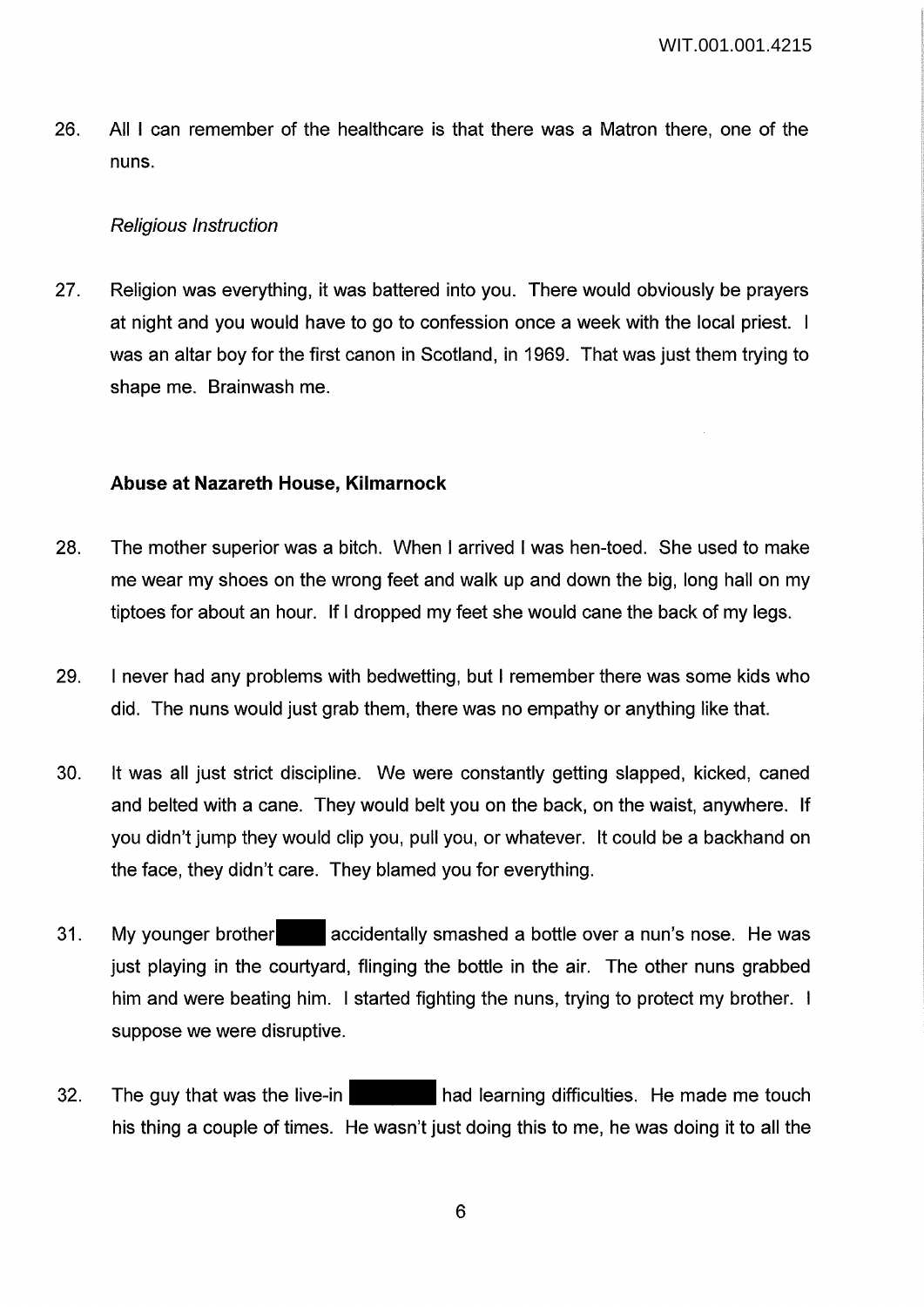other kids too. I don't remember his name, but he wore trousers that looked like they were made of potato sacks with a rope at the waist.

# **Reporting of abuse at Nazareth House, Kilmarnock**

- 33. I never reported any of the physical abuse. Nobody would listen.
- 34. I complained about the to the first sister and then the mother superior came and had a chat with me. I remember her telling me not to repeat it and that she would deal with it.

## **Leaving Nazareth House, Kilmarnock**

35. Two or three days later I was away, moved to Newcastle. That was obviously them dealing with it. This would have been about 1970 I think and I was taken to another place run by nuns in Newcastle. It was right across from a graveyard and might have been Nazareth House too. I don't know for sure, but there's got to have been social work involvement then as well.

### **Nazareth House, Newcastle**

36. The nuns in Newcastle all wore the same uniform as the ones in Kilmarnock. The address sticks in my mind, but I don't know for sure. Nothing happened there, just the same strict discipline. I think I was probably there for ten months before I got moved to Cardross Park Assessment Centre.

### **Cardross Park Assessment Centre, Cardross**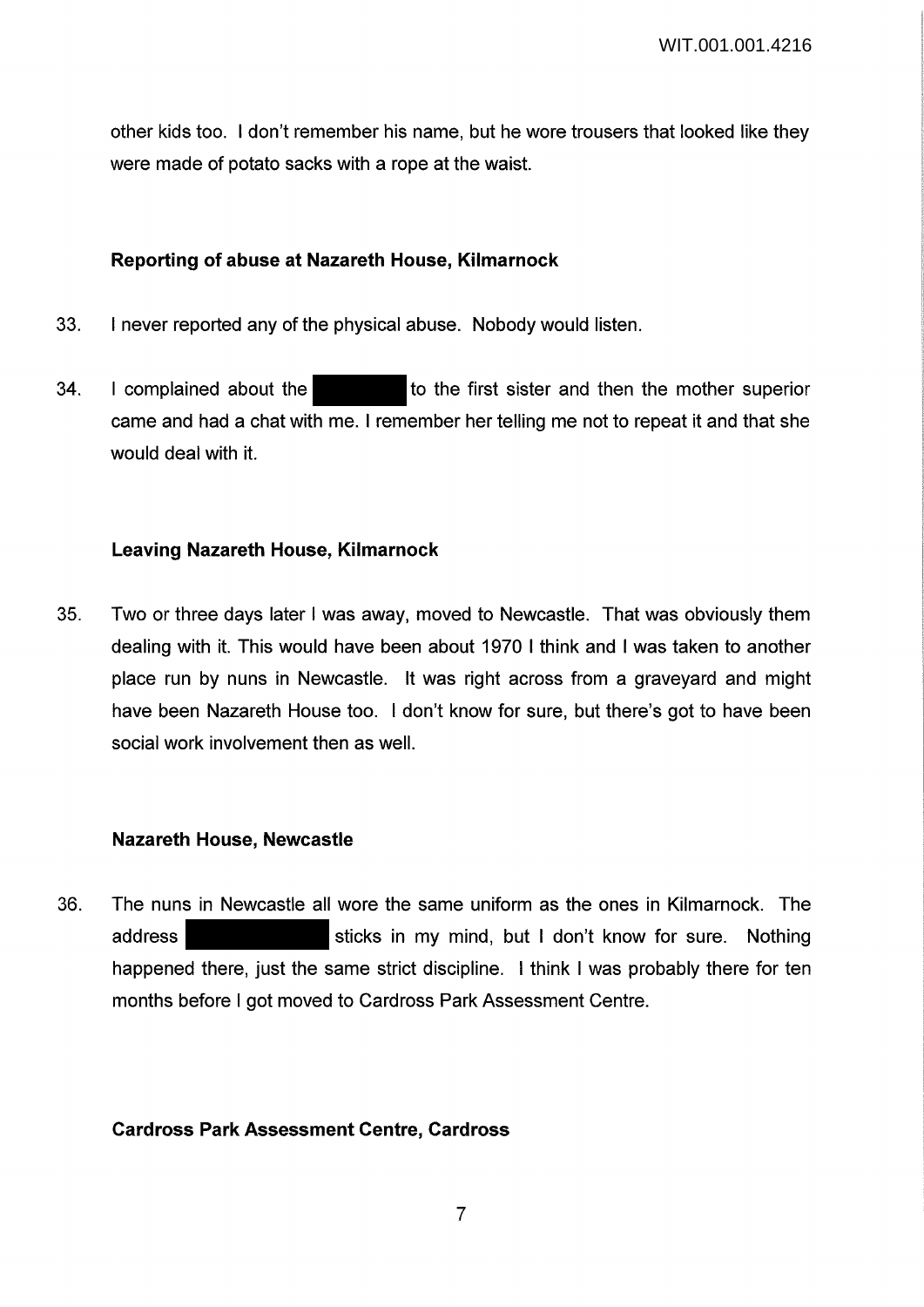$\frac{1}{2}$ 

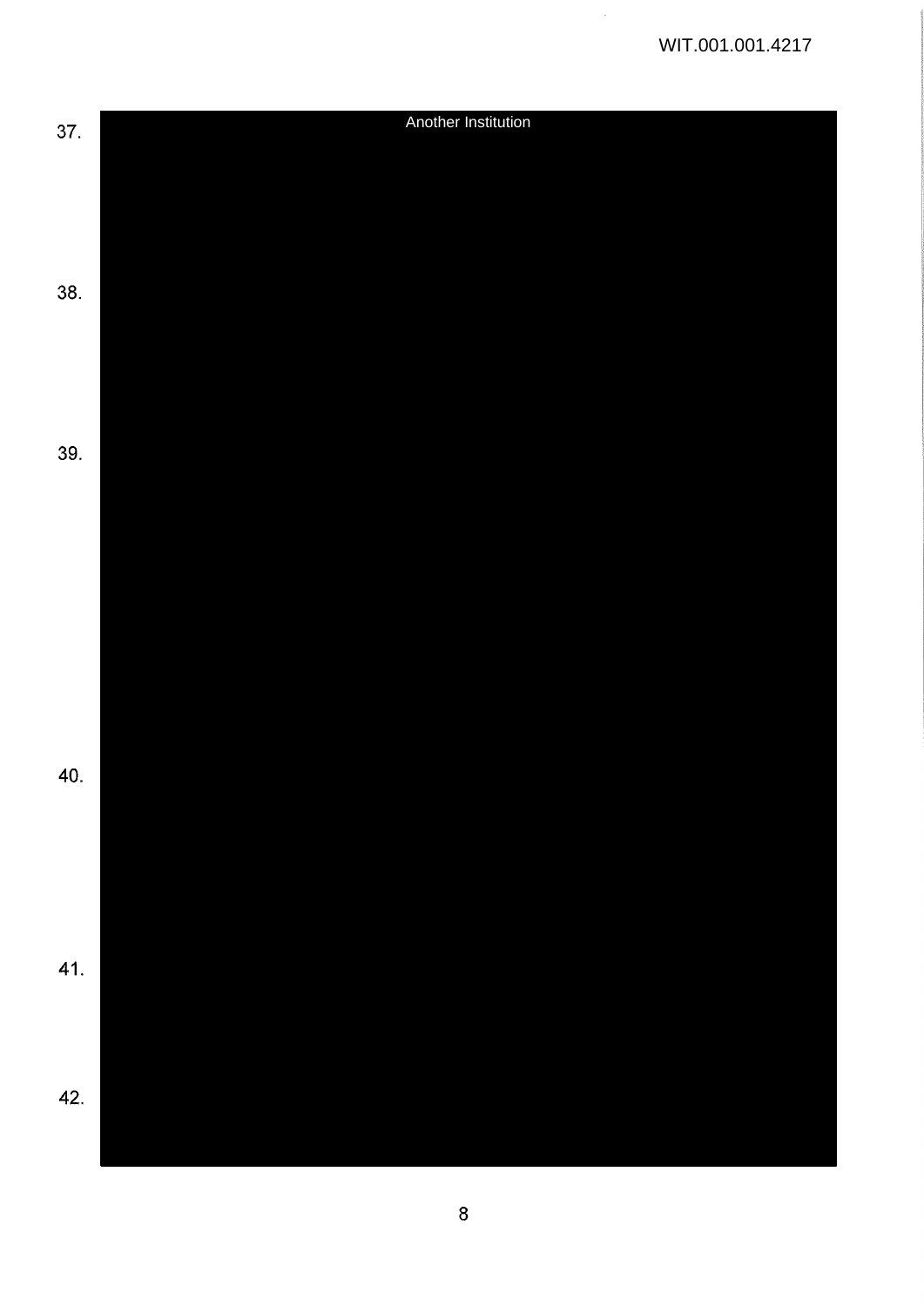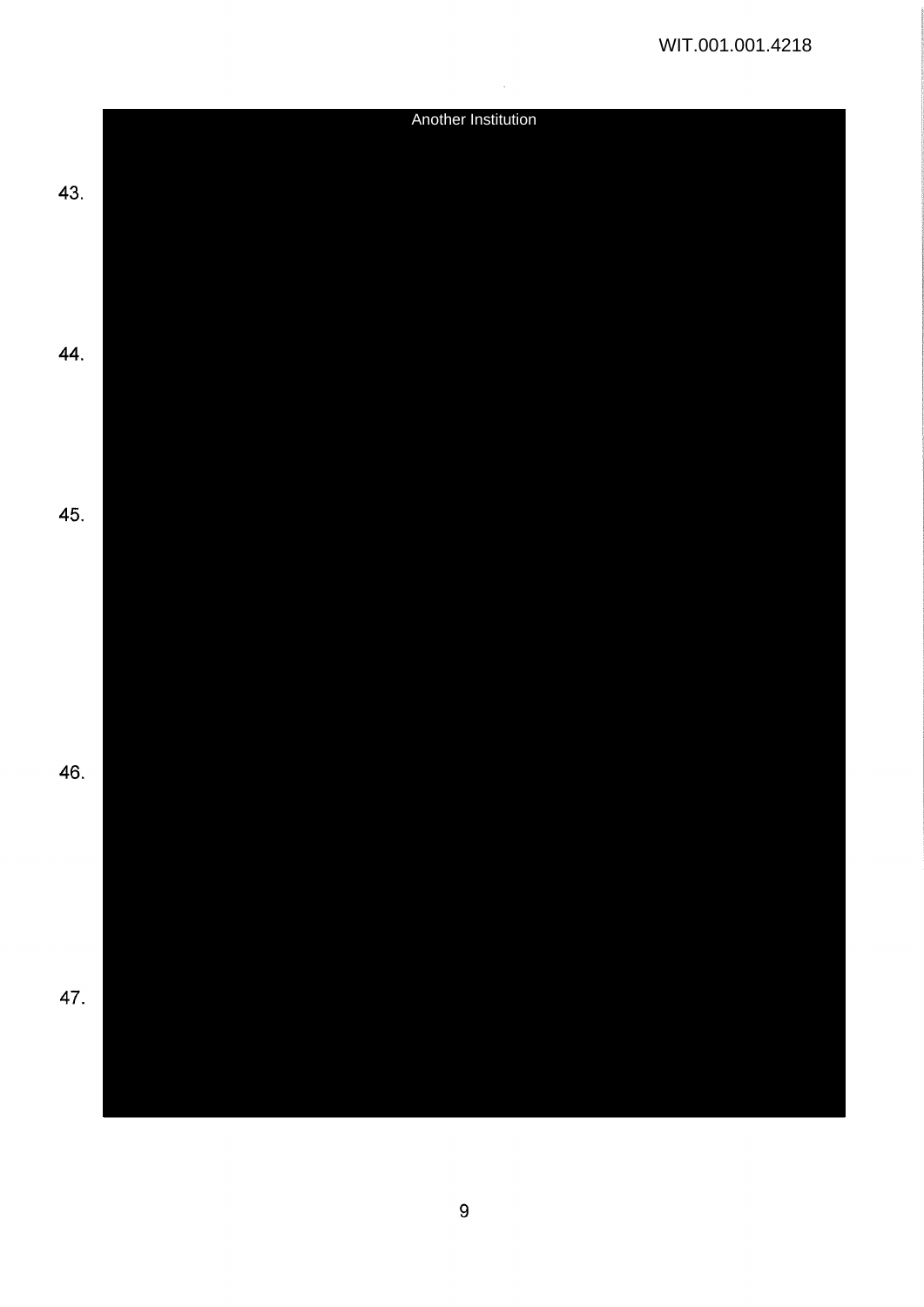

# **Bellfield Remand Home, Dumbarton**

- 51. All I remember of Bellfield is that it sat on a hill. It was all enclosed so you couldn't run away, and we were locked in. There must have been around fifteen boys in there. We were in large rooms with about four or five of us in each. There was a school in the place and rooms where they taught us woodwork and metalwork.
- 52. I don't recollect anything much happening there.
- 53. I was only in Bellfield for less than a year before I was told I was getting sent up to St Ninian's School in Falkland. I was told it was a good school and I was very lucky to be getting a chance to go there. Places were very sought after.

### **St Ninian's School, Falkland**

10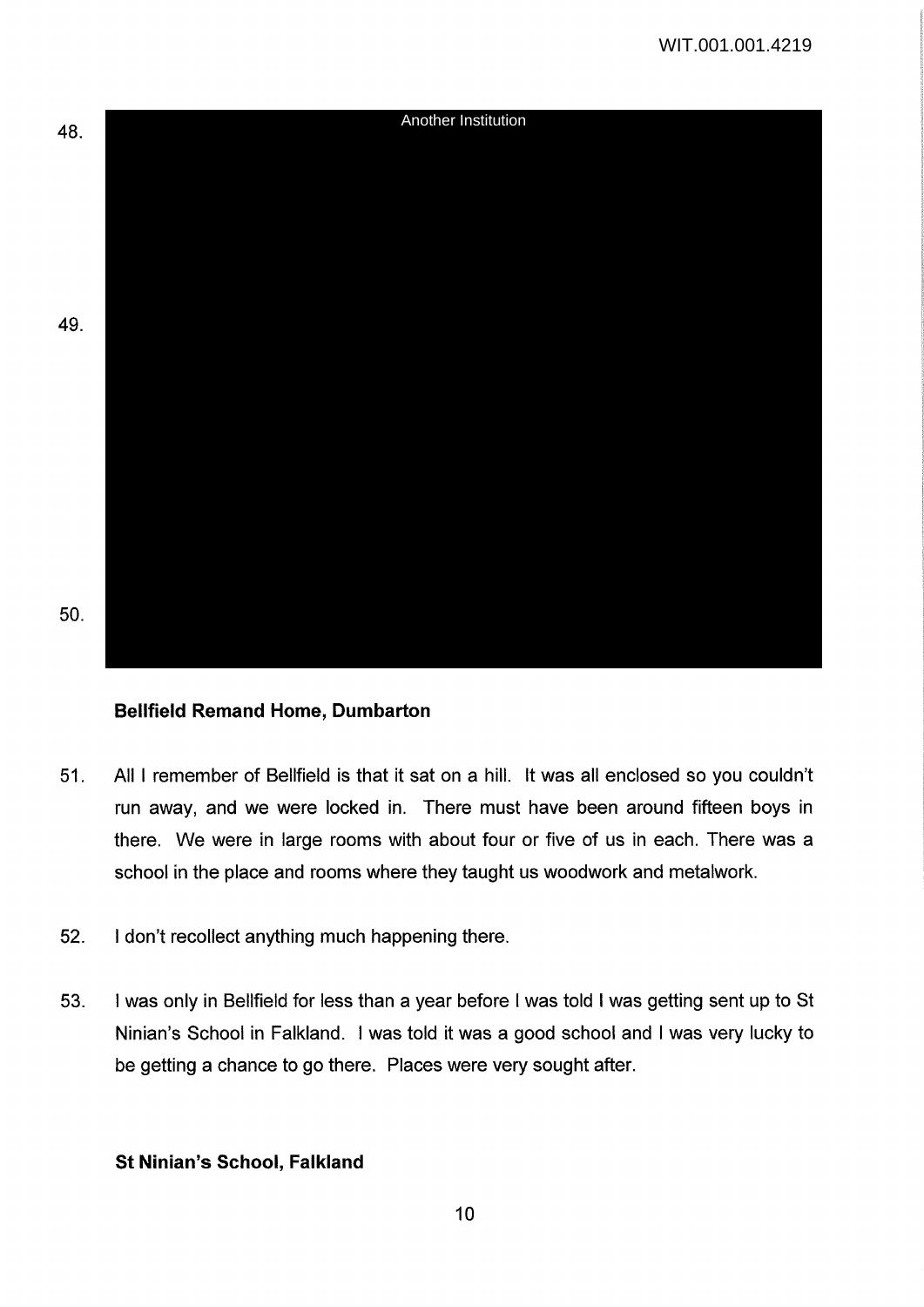- 54. When I first arrived at St Ninian's, I looked at the place and thought it looked okay. It was a massive house in its own grounds. The grounds were outstanding. It was run by the Jesuits and Brother LNA was in charge. I think there was probably about five brothers there. The only other one I remember was called Brother  $\Box MZ$  he was quite fat and wore glasses. LMZ
- 55. St Ninian's was for boys only and I would reckon there would be about fifty there. There was two "families", or houses of boys. One was called the Ramsays and one was called the Stuarts. We used to play sports against each other.

# **Routine at St Ninian's School, Falkland**

## Mornings and bedtime

56. We slept in wee single bed-spaces at St Ninian's, in a big room with partitions. When we got up in the mornings we'd get washed and then go down for breakfast. After breakfast we'd all go to our various classes. We'd all be in bed by ten o'clock. We would have to kneel at our beds and do our prayers.

# Food

57. The food was okay. I was an altar boy so I used to dish everyone's cornflakes out. would crush down my own and put extra on top.

# **School**

58. The school was on site, and it was mainly the brothers that ran it. We were there for normal school hours, probably nine o'clock to three. There was a couple of lay teachers for woodwork and crafts. I think there would be a maximum of about ten boys in each class.

11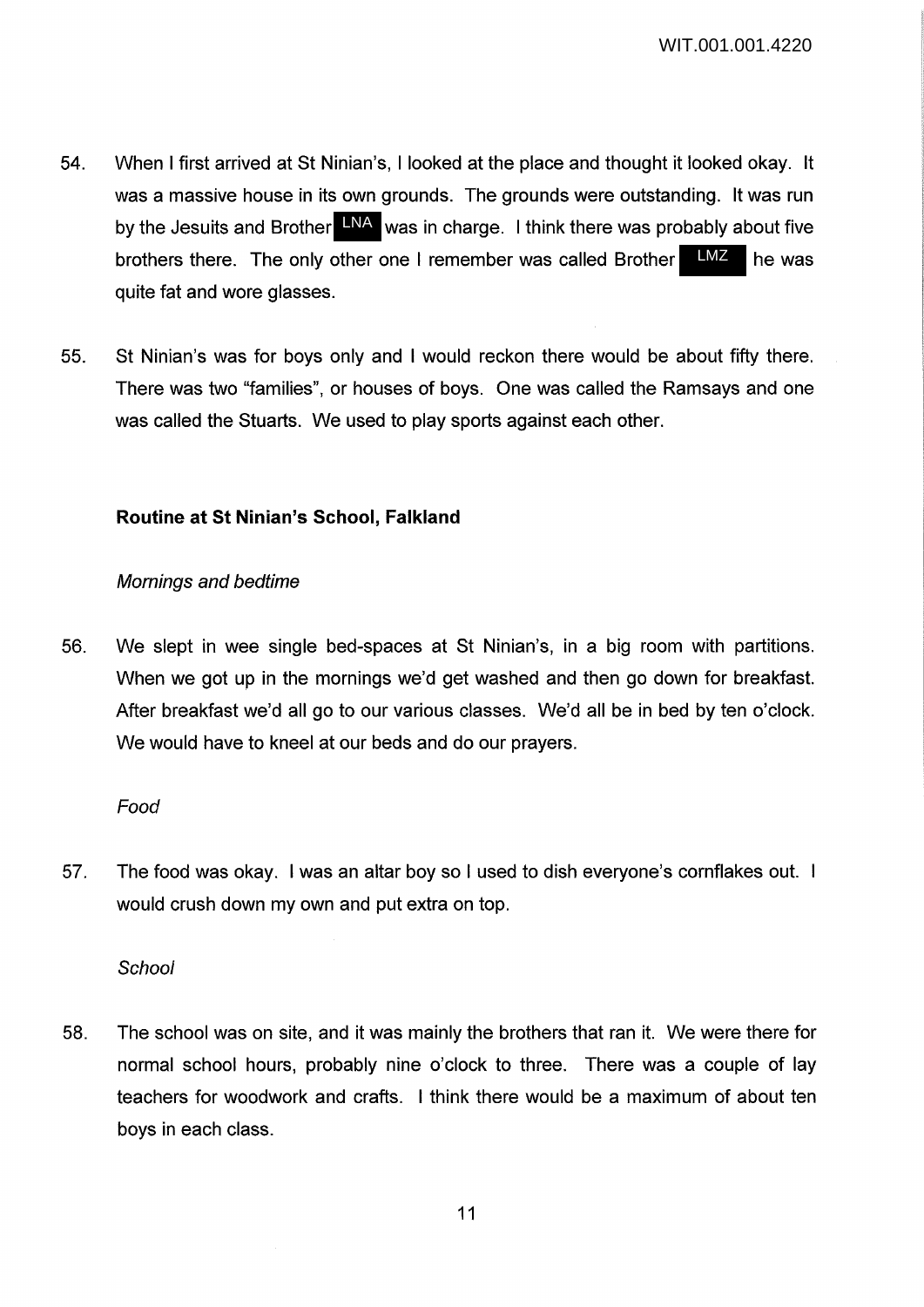# Sport and Recreation

- 59. What was good at St Ninian's was that they found what sport you excelled at. The sports curriculum was fantastic. We did football, cricket, hockey, badminton, tennis and table-tennis. If you were any good you were pushed to do it.
- 60. Every day we would be out playing sports. I loved hockey. The brothers would referee the games between the two houses. Occasionally we would go out and play teams from elsewhere. Not often though.
- 61. Crab football was a big thing too. It was in the badminton court inside and we would all be shuffling about on our bums, kicking a ball. I don't think the brothers took part.

# **Holidays**

62. Some people got home at weekends or for holidays, but I didn't. I had the run of the place to myself sometimes. Brother LMZ saw that, and I think that's why he decided to take me to visit his family in England one time.

# Birthdays and Christmas

63. Birthdays and Christmas were celebrated, but I didn't get anything.

# Visits/Inspections

64. I think Mr Stansfield, my social worker, came to see me at St Ninian's. I don't remember any inspections.

# **Healthcare**

65. I don't remember anything about healthcare at St Ninian's, except that you weren't allowed to smoke. Everybody did though, I was thirteen when I started. Boys would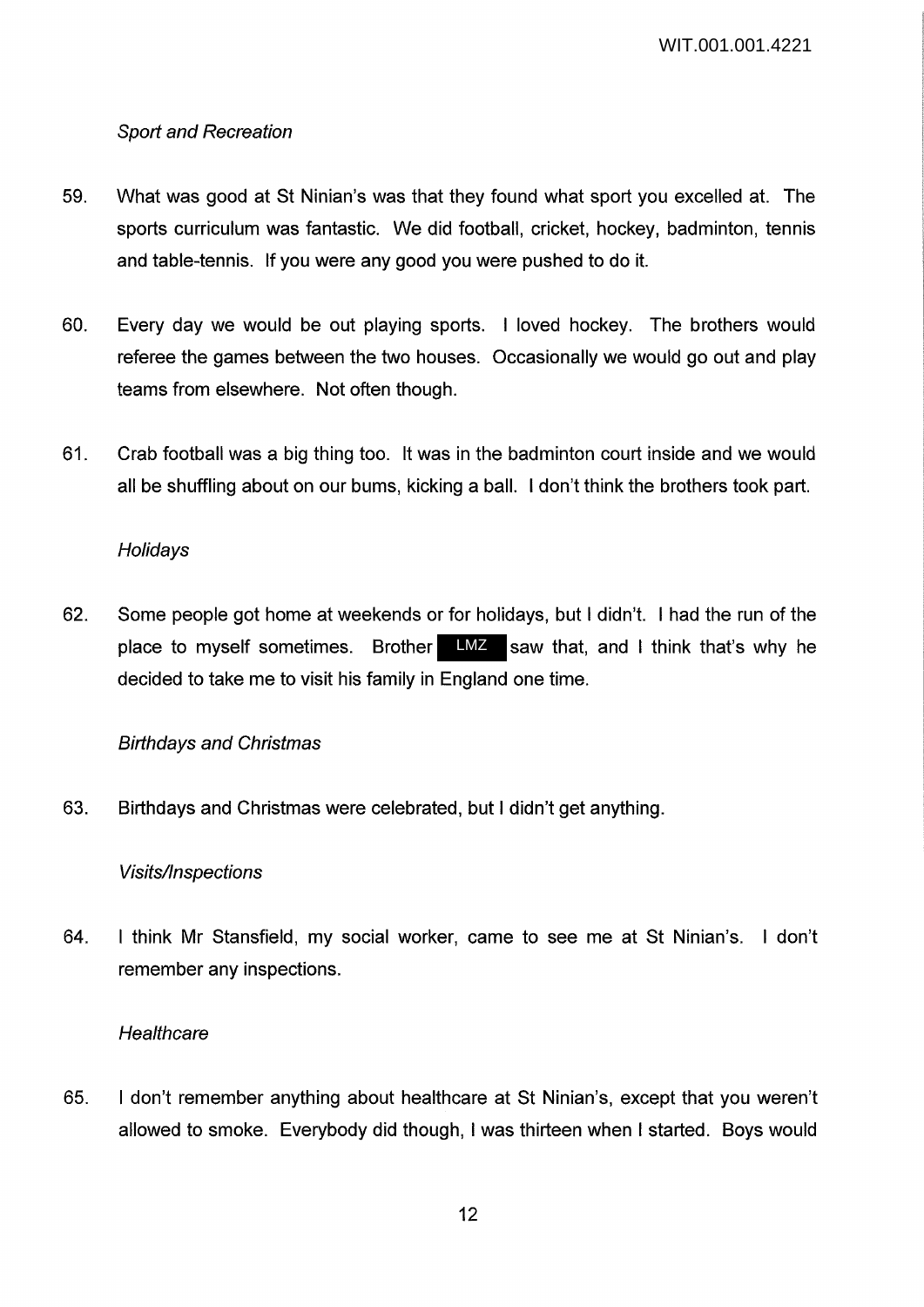bring tobacco back if they'd been away for the weekend. Otherwise, you could get it in the village shop.

#### Pocket Money

66. I think we got about £2 allowance a week at St Ninian's. You worked for it though, you had chores to do.

#### **Religion**

67. I had a right good fight with Brother LNA because I wouldn't do what he wanted. He decided I was going to be an altar boy, so I was up at six every morning. Me and him doing mass and Latin in the chapel at the school. All of us went to the chapel and we also went to the chapel in Falkland Palace. I liked that, it was a nice chapel.

#### Running away from St Ninian's School, Falkland

68. I think I ran away from St Ninian's at least four times. The furthest I got was over the Tay Bridge, when I ran away with another wee boy. I can't remember his name. The police would bring me back after farmers grassed me. After I was caught, I'd have to drop my trousers and I would get caned by Brother LNA. He would take me into his room and give me six or seven, 'till he saw blood'. Lots of other boys used to run away too. I think it was to get away from the abuse.

### **Discipline at St Ninian's School, Falkland**

69. The favourite punishment was a ruler. They would hit you across the fingers with the edge of it. It was damn sore. They did that because the belt wasn't hard enough. I wouldn't show them any fear or pain and that used to make them worse. They got angrier. They punished people all the time.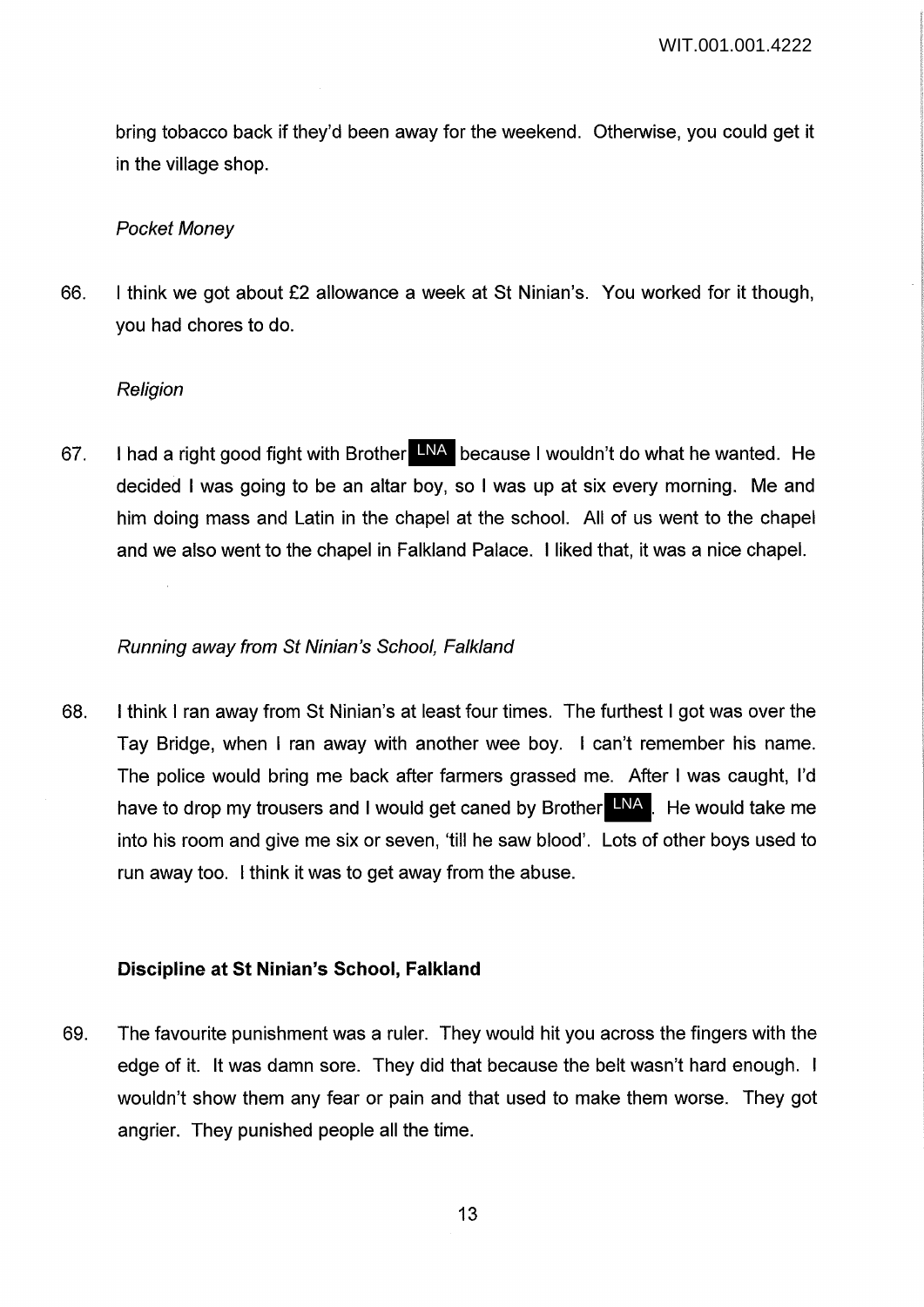# **Abuse at St Ninian's School, Falkland**

- 70. I called Brother LMZ "Hands everywhere". He was always cuddling and I thought he was feeling his way, but I wouldn't let anything happen. When he took me to visit his family, that's when he was trying to be all cuddly with me. I wouldn't let him.
- 71. When we were doing our prayers at night, Brother LNA used to walk round all our bed-spaces. He was the main culprit. He would pick his favourite and take them away to his room and cuddle into them. Certain boys were picked all the time. I never saw anything actually happen, but boys would come back and they'd be crying. He took me to his room one night but I think he bottled it. I just gave him a look and I think that's why he decided to make me an altar boy.

# **Leaving St Ninian's School, Falkland**

72. I think I got moved from St Ninian's because I kept running away. I was moved to a home in Kilbirnie run by the Salvation Army called Redheugh Adolescent Unit. think Mr Stansfield was involved in me getting moved.

# **Reporting of abuse at St Ninian's School, Falkland**

73. I never reported anything that happened at St Ninian's. I didn't know what I could tell people or why I was running away.

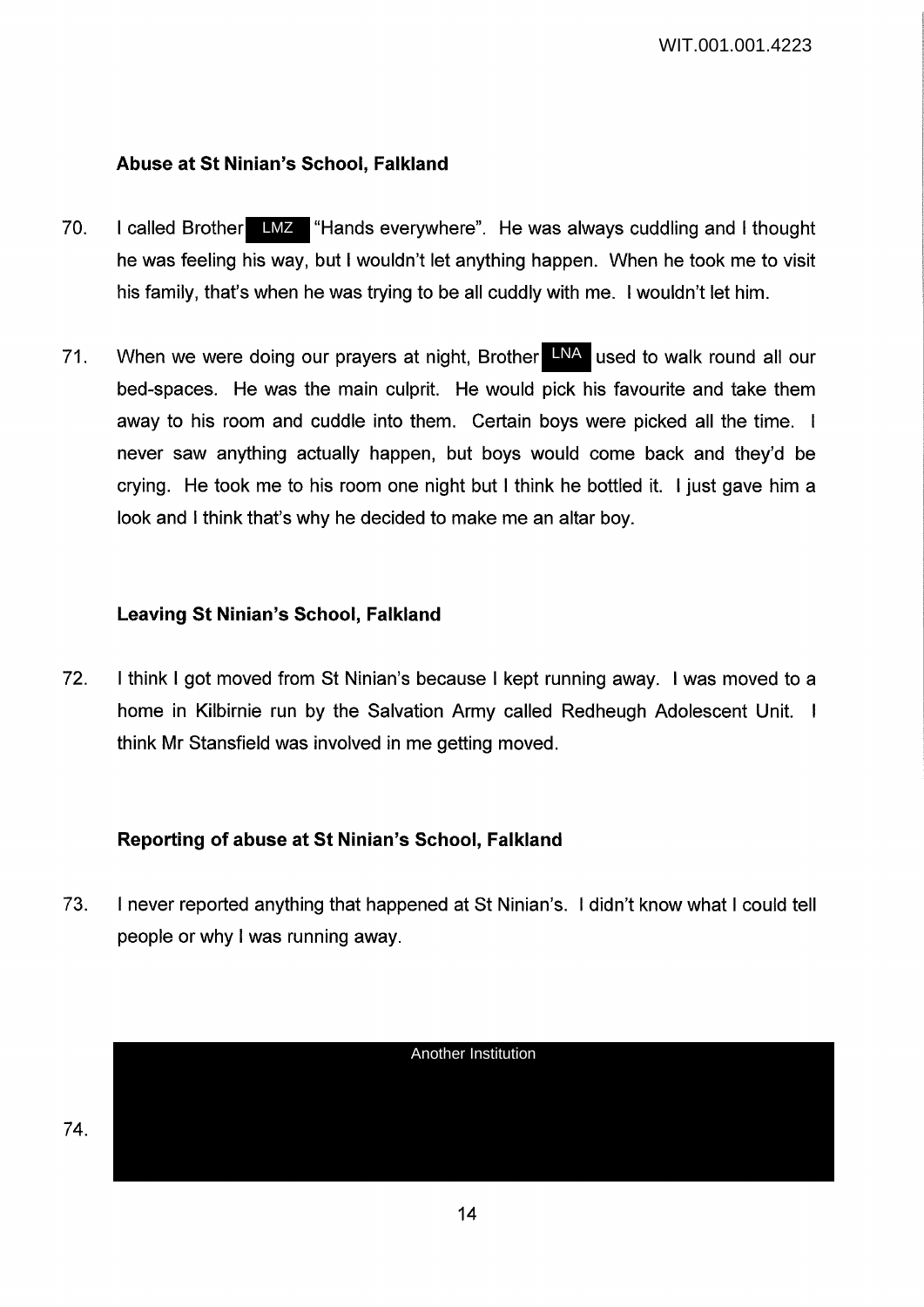$\hat{\mathcal{A}}$ 

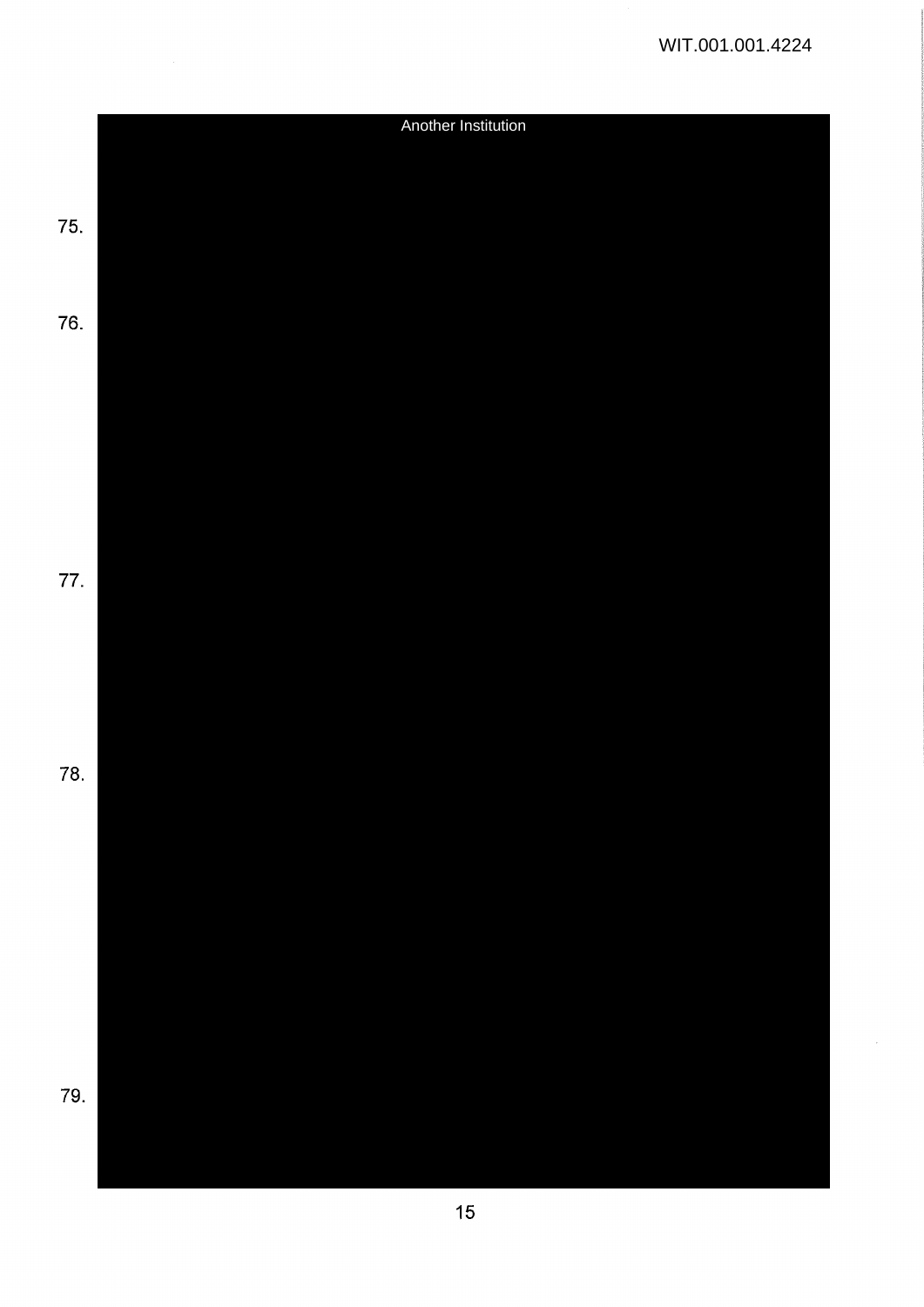| 80. | Another Institution |  |  |  |
|-----|---------------------|--|--|--|
|     |                     |  |  |  |
|     |                     |  |  |  |
|     |                     |  |  |  |
|     |                     |  |  |  |
| 81. |                     |  |  |  |
|     |                     |  |  |  |
|     |                     |  |  |  |
|     |                     |  |  |  |
|     |                     |  |  |  |
|     |                     |  |  |  |
|     |                     |  |  |  |
| 82. |                     |  |  |  |
|     |                     |  |  |  |
|     |                     |  |  |  |
|     |                     |  |  |  |
|     |                     |  |  |  |
|     |                     |  |  |  |
|     |                     |  |  |  |
|     |                     |  |  |  |
| 83. |                     |  |  |  |
|     |                     |  |  |  |
|     |                     |  |  |  |
|     |                     |  |  |  |
|     |                     |  |  |  |
|     |                     |  |  |  |
| 84. |                     |  |  |  |
|     |                     |  |  |  |
|     |                     |  |  |  |
|     |                     |  |  |  |
|     |                     |  |  |  |
|     |                     |  |  |  |
| 85. |                     |  |  |  |
|     |                     |  |  |  |
|     |                     |  |  |  |
|     |                     |  |  |  |
|     |                     |  |  |  |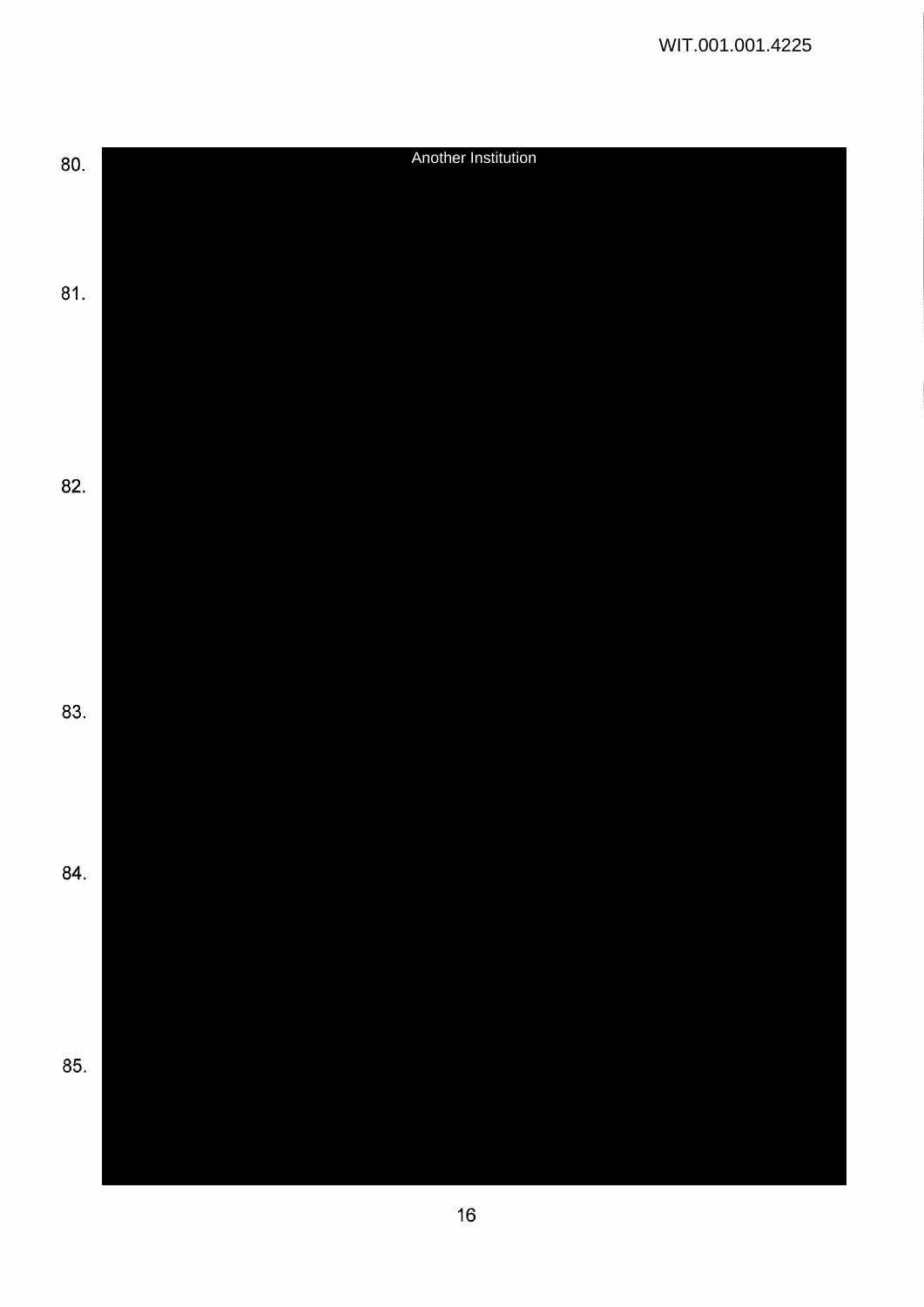Another Institution

# **Life after being in care**

- 87. I spent a long time living a life of crime after I had left care. When I got back with my brothers, they would break into cars and steal cassettes. I would sell them and I got done for that a few times.
- 88. Not long after I moved in with my girlfriend I was stopped by the police and they found a knife on me. I had it for protection. I got four years in Polmont Young Offenders Institution for that. By the time I'd got to Polmont, I'd been well schooled in the way to behave in these places.
- 89. We did loads of stuff in Polmont. I got my 0-levels in there and got a job in the kitchen. That was the best job. I was trusted and because I was a cook, everybody was my pal.
- 90. Eventually I got a job selling double-glazing, and I was doing brilliantly. When I was thirty-six I met my ex-partner and she showed me the error of my ways. I'd been giving money to my brothers and that stopped then. That's when they fell out with me and all the arguments and fights started.
- 91. had a boy and a girl when I met her. They're my babies, even though they're twenty-five and twenty-six now. We also had a child together, a girl, who's fifteen now.

86.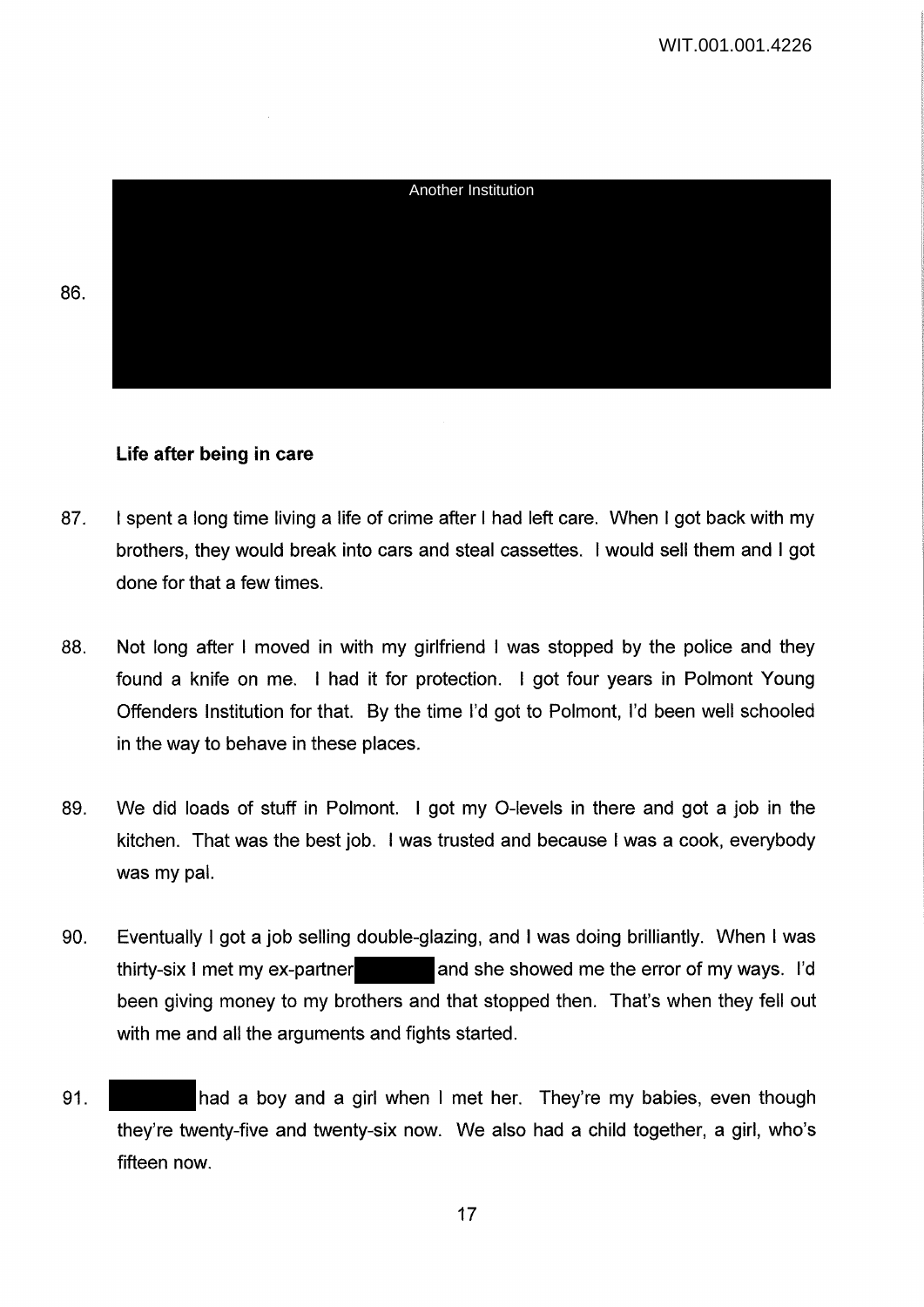92. I set myself up as a roofer and roughcaster, but I don't work now. I injured my back in an accident and I'm permanently on a high prescription of pain killers.

### **Impact**

- 93. When I first got moved from Nazareth House in Kilmarnock that's when my brothers fell out with me. I was their older brother, their protector, and they thought I'd abandoned them. Later on, my brother battered me about it. We call him 'Psycho' because his mind has just gone. I lost all my front teeth.
- 94. What they done to me, splitting me up from my brothers, changed the whole dynamics of my family. I have no bond with them. I paid for to go to University to try and make up to them. They blamed me. I've had no contact with them since my mum's funeral six years ago.
- 95. One of the reasons and I split up was because of my problems with depression. I'm too soft with my daughters as well. I had discipline beaten into me, so I'm not going to repeat it. I can't discipline them and I don't understand anything about boundaries.

### **Records**

96. I put in a Freedom of Information Act request for my records about a year-and-a-half ago. West Dunbartonshire Council said they had nothing though.

### **Other information**